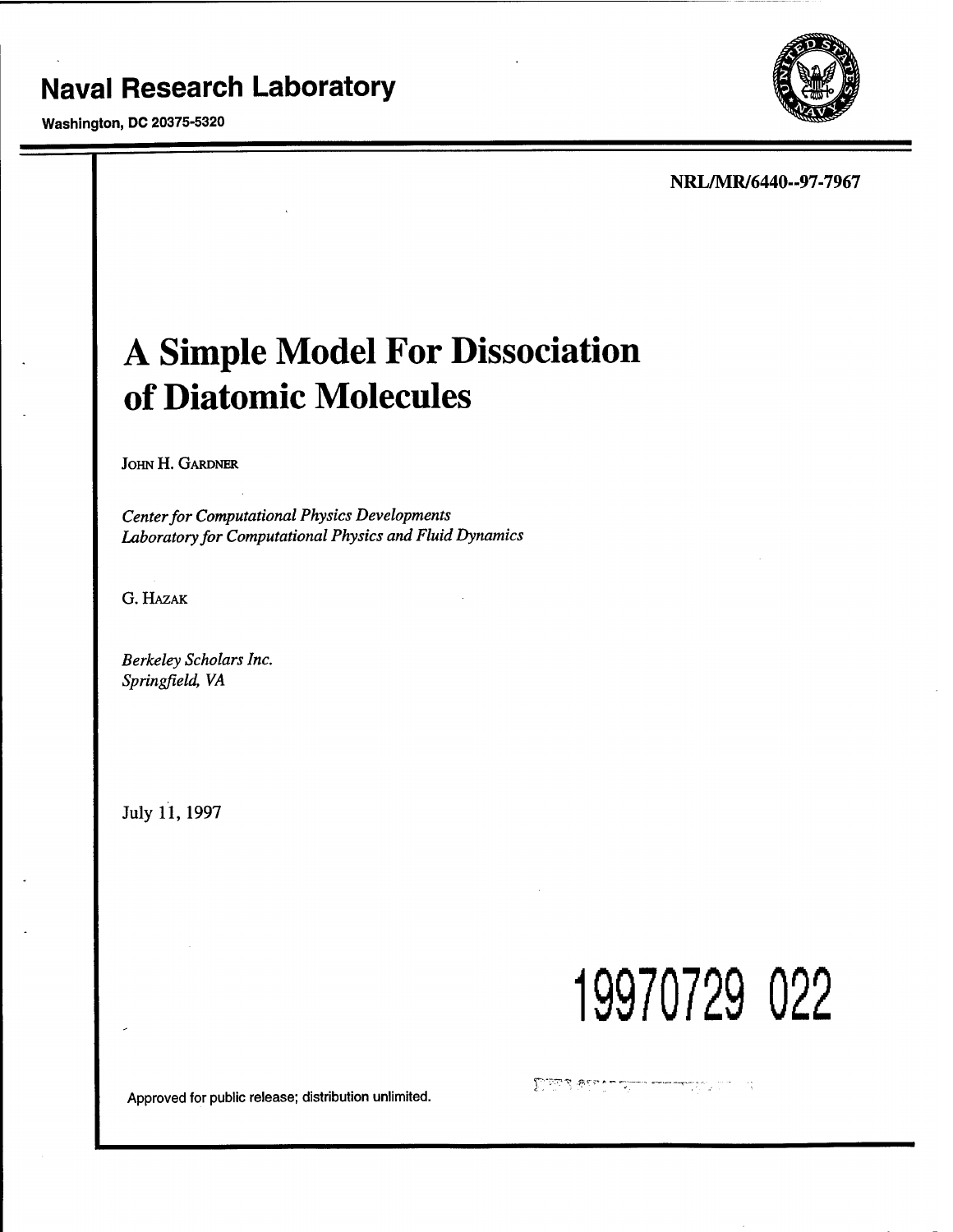| <b>REPORT DOCUMENTATION PAGE</b>                                                                                                                                                                                                                                                                                                                                                                                                                                                                                                                                                                                                                                                                                                    |                                                                                                                             |                                                   | <b>Form Approved</b><br>OMB No. 0704-0188                      |
|-------------------------------------------------------------------------------------------------------------------------------------------------------------------------------------------------------------------------------------------------------------------------------------------------------------------------------------------------------------------------------------------------------------------------------------------------------------------------------------------------------------------------------------------------------------------------------------------------------------------------------------------------------------------------------------------------------------------------------------|-----------------------------------------------------------------------------------------------------------------------------|---------------------------------------------------|----------------------------------------------------------------|
| Public reporting burden for this collection of information is estimated to average 1 hour per response, including the time for reviewing instructions, searching existing data sources,<br>gathering and maintaining the data needed, and completing and reviewing the collection of information. Send comments regarding this burden estimate or any other aspect of this<br>collection of information, including suggestions for reducing this burden, to Washington Headquarters Services, Directorate for Information Operations and Reports, 1215 Jefferson<br>Davis Highway, Suite 1204, Arlington, VA 22202-4302, and to the Office of Management and Budget. Paperwork Reduction Project (0704-0188), Washington, DC 20503. |                                                                                                                             |                                                   |                                                                |
| 1. AGENCY USE ONLY (Leave Blank)                                                                                                                                                                                                                                                                                                                                                                                                                                                                                                                                                                                                                                                                                                    | 2. REPORT DATE                                                                                                              | 3. REPORT TYPE AND DATES COVERED                  |                                                                |
|                                                                                                                                                                                                                                                                                                                                                                                                                                                                                                                                                                                                                                                                                                                                     | July 11, 1997                                                                                                               | NRL Memo Report                                   |                                                                |
| 4. TITLE AND SUBTITLE                                                                                                                                                                                                                                                                                                                                                                                                                                                                                                                                                                                                                                                                                                               |                                                                                                                             |                                                   | <b>5. FUNDING NUMBERS</b>                                      |
| A Simple Model for Dissociation of Diatomic Molecules                                                                                                                                                                                                                                                                                                                                                                                                                                                                                                                                                                                                                                                                               |                                                                                                                             |                                                   |                                                                |
| 6. AUTHOR(S)                                                                                                                                                                                                                                                                                                                                                                                                                                                                                                                                                                                                                                                                                                                        |                                                                                                                             |                                                   |                                                                |
| John H. Gardner and G. Hazak*                                                                                                                                                                                                                                                                                                                                                                                                                                                                                                                                                                                                                                                                                                       |                                                                                                                             |                                                   |                                                                |
| 7. PERFORMING ORGANIZATION NAME(S) AND ADDRESS(ES)                                                                                                                                                                                                                                                                                                                                                                                                                                                                                                                                                                                                                                                                                  |                                                                                                                             |                                                   | 8. PERFORMING ORGANIZATION<br><b>REPORT NUMBER</b>             |
| Naval Research Laboratory                                                                                                                                                                                                                                                                                                                                                                                                                                                                                                                                                                                                                                                                                                           |                                                                                                                             |                                                   |                                                                |
| Washington, DC 20375-5320                                                                                                                                                                                                                                                                                                                                                                                                                                                                                                                                                                                                                                                                                                           |                                                                                                                             |                                                   | NRL/MR/6440--97-7967                                           |
| 9. SPONSORING/MONITORING AGENCY NAME(S) AND ADDRESS(ES)                                                                                                                                                                                                                                                                                                                                                                                                                                                                                                                                                                                                                                                                             |                                                                                                                             |                                                   | 10. SPONSORING/MONITORING<br><b>AGENCY REPORT NUMBER</b>       |
| Department of Energy                                                                                                                                                                                                                                                                                                                                                                                                                                                                                                                                                                                                                                                                                                                |                                                                                                                             |                                                   |                                                                |
| 1301 Clay Street<br>Oakland, CA 94612                                                                                                                                                                                                                                                                                                                                                                                                                                                                                                                                                                                                                                                                                               |                                                                                                                             |                                                   |                                                                |
|                                                                                                                                                                                                                                                                                                                                                                                                                                                                                                                                                                                                                                                                                                                                     |                                                                                                                             |                                                   |                                                                |
| <b>11. SUPPLEMENTARY NOTES</b>                                                                                                                                                                                                                                                                                                                                                                                                                                                                                                                                                                                                                                                                                                      |                                                                                                                             |                                                   |                                                                |
| *Berkeley Scholars Inc., Springfield, VA                                                                                                                                                                                                                                                                                                                                                                                                                                                                                                                                                                                                                                                                                            |                                                                                                                             |                                                   |                                                                |
| 12a. DISTRIBUTION/AVAILABILITY STATEMENT                                                                                                                                                                                                                                                                                                                                                                                                                                                                                                                                                                                                                                                                                            |                                                                                                                             |                                                   | <b>12b. DISTRIBUTION CODE</b>                                  |
| Approved for public release; distribution unlimited.                                                                                                                                                                                                                                                                                                                                                                                                                                                                                                                                                                                                                                                                                |                                                                                                                             |                                                   |                                                                |
|                                                                                                                                                                                                                                                                                                                                                                                                                                                                                                                                                                                                                                                                                                                                     |                                                                                                                             |                                                   |                                                                |
| 13. ABSTRACT (Maximum 200 words)                                                                                                                                                                                                                                                                                                                                                                                                                                                                                                                                                                                                                                                                                                    |                                                                                                                             |                                                   |                                                                |
| the "FAST" code at NRL. Hugoniot curve, obtained with this equation of state is compared with experimental results.                                                                                                                                                                                                                                                                                                                                                                                                                                                                                                                                                                                                                 | A simple model for dissociation of diatomic molecules was implemented in the equation of state which is currently in use in |                                                   |                                                                |
|                                                                                                                                                                                                                                                                                                                                                                                                                                                                                                                                                                                                                                                                                                                                     |                                                                                                                             |                                                   |                                                                |
|                                                                                                                                                                                                                                                                                                                                                                                                                                                                                                                                                                                                                                                                                                                                     |                                                                                                                             |                                                   |                                                                |
|                                                                                                                                                                                                                                                                                                                                                                                                                                                                                                                                                                                                                                                                                                                                     |                                                                                                                             |                                                   |                                                                |
|                                                                                                                                                                                                                                                                                                                                                                                                                                                                                                                                                                                                                                                                                                                                     |                                                                                                                             |                                                   |                                                                |
|                                                                                                                                                                                                                                                                                                                                                                                                                                                                                                                                                                                                                                                                                                                                     |                                                                                                                             |                                                   |                                                                |
|                                                                                                                                                                                                                                                                                                                                                                                                                                                                                                                                                                                                                                                                                                                                     |                                                                                                                             |                                                   |                                                                |
| <b>14. SUBJECT TERMS</b>                                                                                                                                                                                                                                                                                                                                                                                                                                                                                                                                                                                                                                                                                                            |                                                                                                                             |                                                   | <b>15. NUMBER OF PAGES</b>                                     |
|                                                                                                                                                                                                                                                                                                                                                                                                                                                                                                                                                                                                                                                                                                                                     |                                                                                                                             |                                                   | 17                                                             |
| Dissociation of diatomic molecules<br>The equation of state (EOS), FAST code                                                                                                                                                                                                                                                                                                                                                                                                                                                                                                                                                                                                                                                        |                                                                                                                             |                                                   | 16. PRICE CODE                                                 |
| <b>17. SECURITY CLASSIFICATION</b><br>OF REPORT                                                                                                                                                                                                                                                                                                                                                                                                                                                                                                                                                                                                                                                                                     | <b>18. SECURITY CLASSIFICATION</b><br>OF THIS PAGE                                                                          | <b>19. SECURITY CLASSIFICATION</b><br>OF ABSTRACT | <b>20. LIMITATION OF ABSTRACT</b>                              |
| <b>UNCLASSIFIED</b>                                                                                                                                                                                                                                                                                                                                                                                                                                                                                                                                                                                                                                                                                                                 | <b>UNCLASSIFIED</b>                                                                                                         | UNCLASSIFIED                                      | UL                                                             |
| NSN 7540-01-280-5500                                                                                                                                                                                                                                                                                                                                                                                                                                                                                                                                                                                                                                                                                                                |                                                                                                                             |                                                   | Standard Form 298 (Rev. 2-89)<br>Prescribed by ANSI Std 239-18 |

 $\bar{\gamma}$ 

 $\tilde{\mathcal{L}}$ 

 $\mathcal{A}$ 

 $\mathbb{C}$ 

 $\sim$ 

 $\cdots \cdots \cdots \cdots$ 

**<sup>298-102</sup>**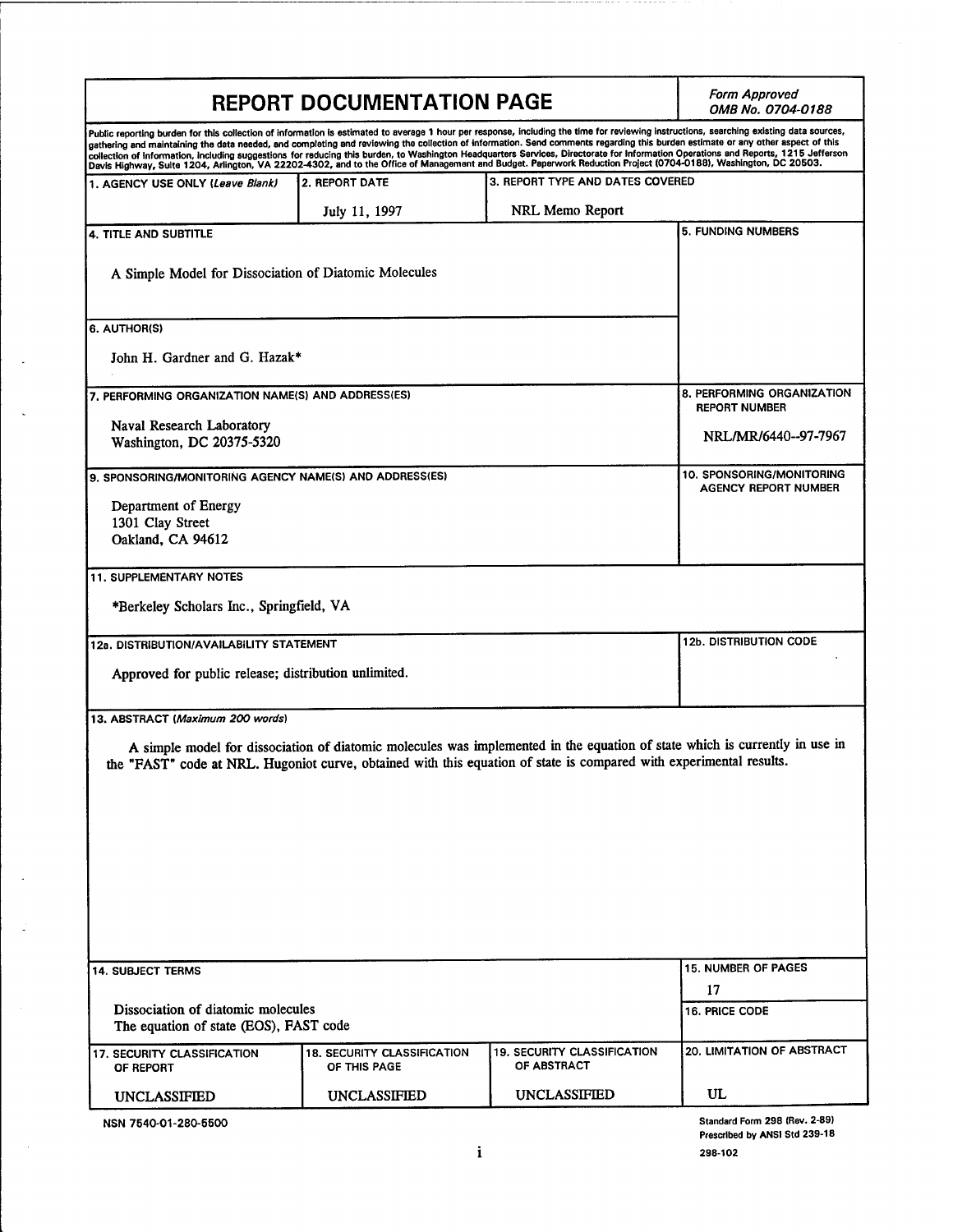### A SIMPLE MODEL FOR DISSOCIATION OF DIATOMIC MOLECULES

### <sup>1</sup> Equation of state

The equation of state (EOS) which is currently used in the NRL hydro code is an improved version of the EOS described in reference [1]. In this section We shall briefly review the parts of this EOS which are relevant to dissociation.

#### 1.0.1 The basic approach

The fundamental assumption in the formulation of this EOS is that the free energy of the system (and therefore all the thermodynamic quantities) may be written as a superposition of three terms representing the free energy associated with;

- 1. atomic and electronic interactions at zero temperature- $F_c(\rho)$
- 2. Thermal motion of atoms and ions- $F_n(\rho, T)$
- 3. Thermal motion, excitation and ionization of electrons. $-F_e(\rho, T)$ 
	- ( $T$  is the temperature and  $\rho$  is the mass density.)

#### 1.0.2 Nuclear contribution to the EOS

In order to describe the motion of atoms and ions in solid, liquid and gaseous states in a single analytical formula, the authors of [1] use an interpolation method. Equations (4.18),(4.19),(4.20) of reference [1] present an interpolation between the free energy of solid according to the Debye-Grüneisen model and the free energy for ideal gas. Explicitly these equations read;

$$
F_n = N_0 k_B T \left\{ 3 \ln(1 - e^{-\frac{\theta}{T}}) - 1 + \frac{3}{2} \ln(1 + \Psi) \right\}
$$
 (1)

where

$$
\Psi = \frac{N_0^{\frac{5}{3}} h^2 \rho^{\frac{2}{3}}}{2\pi k_B} \frac{T}{\theta^2} e^{\left\{\frac{2}{3} \sum_l \frac{N_l}{N_0} \ln\left(\frac{N_l}{N_0^{\frac{5}{2}} m_l^{\frac{3}{2}}}\right)\right\}} \tag{2}
$$

In these equations, *h* is the Plank constant,  $k_B$  is the Boltzman constant,  $N_l$  is the number of atoms per unit mass with atomic number  $Z_l$  and atomic mass  $m_l$ ,  $N_0$ is the number of atoms per unit mass;  $N_0 = \sum N_l$ .  $\theta$  is the Debye temperature which in this model has the following functional dependence on the mass density: (equation  $(4.12)$  in reference  $[1]$ ):

$$
\theta(\rho) = \theta_0 * \left(\frac{\rho_0}{\rho}\right)^{-\frac{3}{2}} e^{\Gamma_0(1-\left(\frac{\rho_0}{\rho}\right)) - \frac{3}{4}(3-4\left(\frac{\rho_0}{\rho}\right) + \left(\frac{\rho_0}{\rho}\right)^2)}
$$
(3)

**Manuscript approved May 14, 1997.**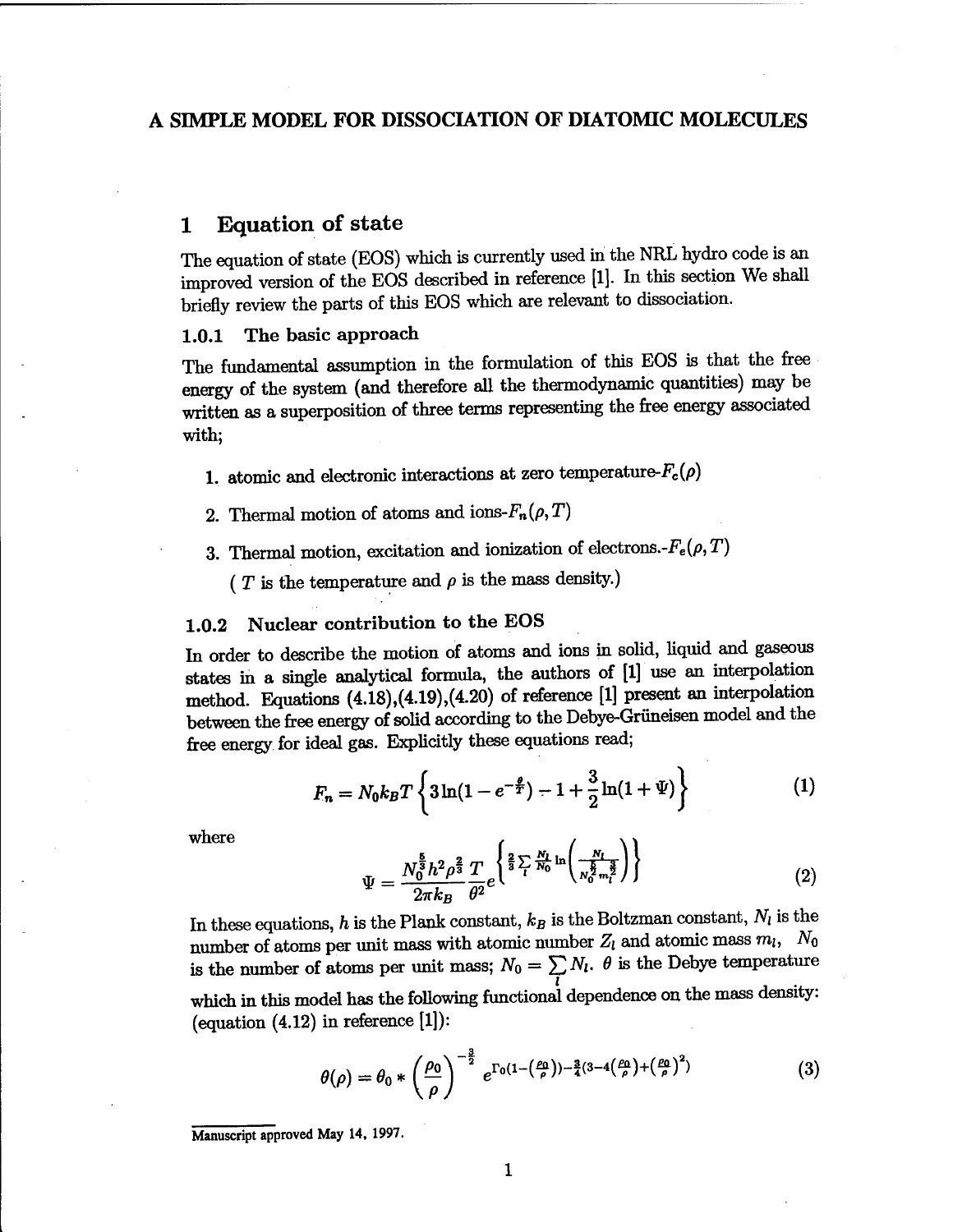In the above formula,  $\theta_0$  and  $\Gamma_0$  are reference values of the Debye temperature and the Grüneizen coefficient at a reference mass density  $\rho_0$ . The pressure and energy associated with this free energy (by  $P_n = \rho^2$ ) density  $\rho_0$ . The pressure and  $\frac{\partial F_n}{\partial \rho}$  and  $E_n = -T^2 \frac{\partial \left(\frac{F}{T}\right)}{\partial T}$  are:

$$
P_n = \rho N_0 k_B T \frac{3\Gamma + \Psi}{1 + \Psi} \tag{4}
$$

and 
$$
E_n = \frac{3}{2} N_0 k_B T \frac{2 + \Psi}{1 + \Psi}
$$
 (5)

where  $\Gamma$  is the Grüneisen coefficient:

$$
\Gamma \equiv \frac{\rho}{\theta} \frac{d\theta}{d\rho}
$$

### **2 The partition function**

In the present section We will derive the effective "single particle partition function" from which the free energy of equation <sup>1</sup> ,and therefore also the nuclear parts of the equation of state used at NRL are derivable. In section 3 We will dissociation.

Consider the function  $\Psi$  of equation  $2$ 

$$
\begin{aligned}\n\text{Use this partition function in the derivation of the equation for the degree of} \\
\text{dissociation.} \\
\text{Consider the function } \Psi \text{ of equation 2} \\
\Psi &= \frac{N_0^{\frac{5}{3}} h^2 \rho^{\frac{2}{3}}}{2 \pi k_B} \frac{T}{\theta^2} e^{\left\{\frac{2}{3} \sum_i \frac{N_l}{N_0} \ln \left(\frac{N_l}{N_0^{\frac{2}{3}} m_i^{\frac{2}{3}}}\right)\right\}} \\
\Psi &= \frac{N_0^{\frac{5}{3}} h^2 \rho^{\frac{2}{3}} T}{2 \pi k_B \theta^2} \prod_l \left[\frac{N_l}{N_0^{\frac{5}{2}} m_l^{\frac{3}{2}}}\right]\n\end{aligned}
$$

**(7)**

Using the relation  $N_0 = \sum_l N_l$  in the last equation n, one gets *i*

$$
\Psi = \prod_{l} \left[ \left( \frac{N_0^{\frac{5}{3}} h^2 \rho^{\frac{2}{3}} T}{2 \pi k_B \theta^2} \right)^{\frac{3}{2}} \frac{N_l}{N_0^{\frac{5}{2}} m_l^{\frac{3}{2}}} \right]^{\frac{2 N_l}{3 N_0}}
$$

$$
= \prod_{l} \left[ \left( \frac{h^2 (N_l \rho)^{\frac{2}{3}} T}{2 \pi m_l k_B \theta^2} \right)^{\frac{3}{2}} \right]^{\frac{2 N_l}{3 N_0}}
$$

$$
= \prod_{l} \left( \frac{h^2 (N_l \rho)^{\frac{2}{3}} T}{2 \pi m_l k_B \theta^2} \right)^{\frac{N_l}{N_0}}
$$

 $\bf{2}$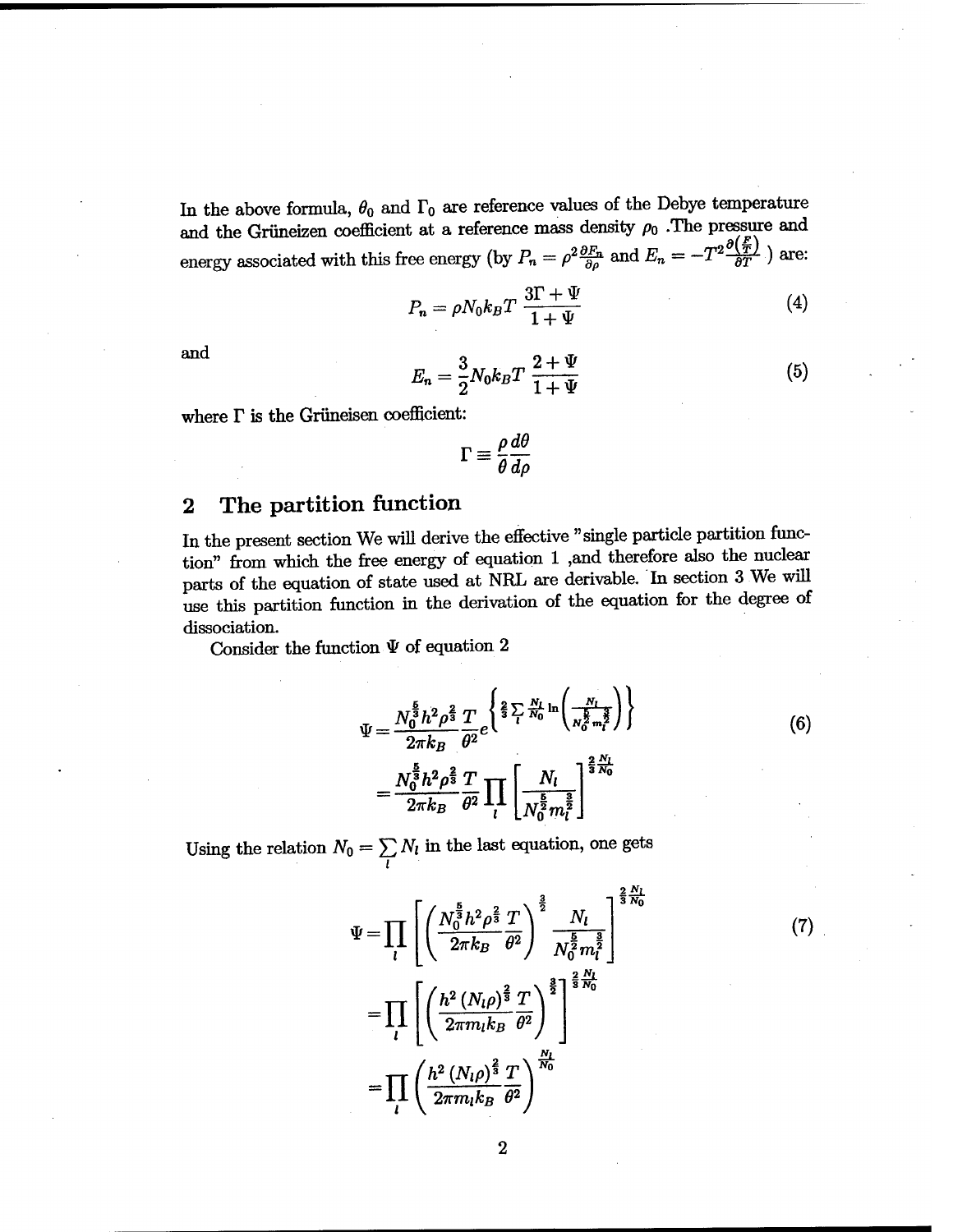Denote the number of atoms with atomic number  $Z_l$  and atomic mass  $m_l$  in the volume V by  $\eta_l$  and the total number of atoms by  $\eta$  (i.e.  $\eta = \sum_i \eta_l$   $\rho =$  $\frac{m}{\sqrt{n}} = \frac{1}{N} \frac{m}{a}$ . Using this notation and rearranging formula  $7$  ,  $\Psi$  may be rewritten as:  $\begin{array}{l} \text{the volume $V$ by $\eta_l$ and}\ \frac{1}{V}\sum_{l} \eta_l m_l, \text{and} \ N_l = \frac{\eta_l}{\sum_{l} \eta_l m_l} \end{array}$ 

$$
\Psi = \prod_{l} \left( \frac{\eta_{l}}{e} \frac{\left\{ \left( e \left( \frac{T}{\theta} \right)^{3} \right) \right\}}{\left\{ V \left( \frac{2\pi m_{l} k_{B} T}{h^{2}} \right)^{\frac{3}{2}} \right\}} \right)^{\frac{2 \cdot \eta_{l}}{3 \cdot \eta_{l}}}
$$
(8)

The term in the denominator of the right hand side of equation 8 is the well known single particle partition function for noninteracting particles of mass  $m_l$ in a volume *V* (ideal gas)

$$
q_l^G = V \left(\frac{2\pi m_l k_B T}{h^2}\right)^{\frac{3}{2}} \tag{9}
$$

The term in the numerator is the partition function for solid (Debye Grüneisen model, in the limit  $\frac{\theta}{T} << 1)$ 

$$
q^D = e\left(\frac{T}{\theta}\right)^3 \tag{10}
$$

i.e.:

$$
\Psi = \prod_{l} \left( \frac{\eta_l}{e} \frac{q_D}{q_G} \right)^{\frac{2}{3} \frac{\eta_l}{\eta}}
$$
(11)

Return now to equation 1, in the limit  $\frac{\theta}{T} \ll 1$ , it may be written as:

$$
F_n = N_0 k_B T \left\{ \ln \left( \frac{1}{e} \left( \frac{\theta}{T} \right)^3 \right) + \frac{3}{2} \ln(1 + \Psi) \right\}
$$
(12)  
\n
$$
= N_0 k_B T \left\{ \frac{1}{\eta} \sum \eta_l \ln \left( \frac{1}{e} \left( \frac{\theta}{T} \right)^3 \right) + \frac{3}{2} \ln(1 + \Psi) \right\}
$$
  
\n
$$
= N_0 k_B T \left\{ \ln \left( \prod_l \left( \frac{1}{q^D} \right)^{\frac{\eta_l}{\eta}} \right) + \ln \left[ 1 + \prod_l \left( \frac{\eta_l}{e} \frac{q^D}{q_l^G} \right)^{\frac{2\eta_l}{3\eta}} \right]^{\frac{3}{2}} \right\}
$$
  
\n
$$
= N_0 k_B T \ln \left\{ \left( \prod_l \left( \frac{1}{q^D} \right)^{\frac{\eta_l}{\eta}} \right) \left[ 1 + \prod_l \left( \frac{\eta_l}{e} \frac{q^D}{q_l^G} \right)^{\frac{2\eta_l}{3\eta}} \right]^{\frac{3}{2}} \right\}
$$
  
\n
$$
= N_0 k_B T \ln \left\{ \left\{ \frac{\left[ 1 + \prod_l \left( \frac{\eta_l}{e} \frac{q_l^D}{q_l^G} \right)^{\frac{2\eta_l}{3\eta}} \right]}{\prod_l (q^D)^{\frac{2\eta_l}{3\eta}}} \right\}^{\frac{3}{2}} \right\}
$$
(12)  
\n(12)  
\n(13)  
\n(14)  
\n(15)  
\n(16)  
\n(17)  
\n(18)  
\n(19)  
\n(19)  
\n(10)  
\n(11)  
\n(12)  
\n(13)  
\n(14)  
\n(15)  
\n(19)  
\n(12)  
\n(13)  
\n(14)  
\n(19)  
\n(19)  
\n(10)  
\n(19)  
\n(10)  
\n(10)  
\n(11)  
\n(12)  
\n(13)  
\n(14)  
\n(16)  
\n(19)  
\n(19)  
\n(10)  
\n(19)  
\n(10)  
\n(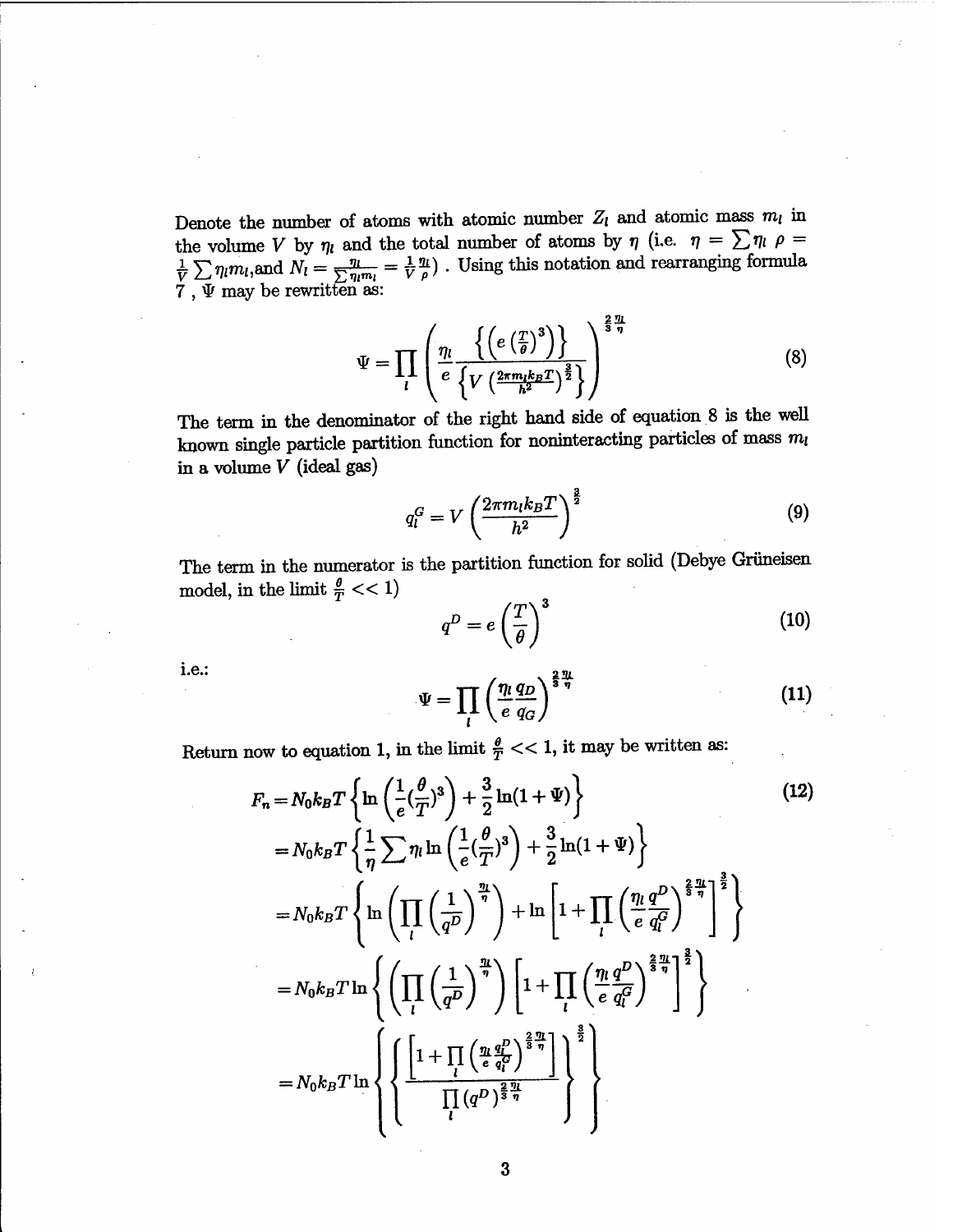$$
=-N_0k_BT\ln\left\{\left\{\frac{\prod\limits_l\left(q^D\right)^{\frac{2}{3}\frac{\eta_l}{\eta}}}{\left[1+\prod\limits_l\left(\frac{\eta_l}{e}\frac{q^D}{q_l^G}\right)^{\frac{2}{3}\frac{\eta_l}{\eta}}\right]}\right\}^{\frac{3}{2}}\right\}
$$

We therefore conclude that the interpolated free energy of equation <sup>1</sup> is derivable from the partition function:

$$
Z_n = \left\{ \frac{\prod\limits_l (q^D)^{\frac{2}{3} \frac{\eta_l}{\eta}}}{\left[1 + \prod\limits_l \left(\frac{\eta_l q^D}{e \frac{q^D}{q^C_l}}\right)^{\frac{2}{3} \frac{\eta_l}{\eta}}\right]}\right\}^{\frac{3}{2}}
$$
(13)

In the limit  $\Psi \gg 1$ , the interpolated partition function reduces to the partition function for a mixture of ideal gases;

$$
\lim_{\Psi \to \infty} Z_n = \prod_l \left(\frac{e}{\eta_l} q_l^G\right)^{\frac{\eta_l}{\eta}}
$$

In the opposite limit. $\Psi \rightarrow 0$  the partition function reduces to the Debye formula:

$$
\lim_{\rho \to \infty} Z_n = \prod_l \left( q^D \right)^{\frac{\eta_l}{\eta}} = q^D
$$

(Since  $\sum_l \eta_l = \eta$ )

Notice that far from these limits, the partition function 13 does not factor into the partition functions the various species participating in the mixture..

# **3 Dissociation of diatomic molecules**

### **3.1 Law of** mass action

The incorporation of dissociation process into the equation of state is based on the law of mass action[2]. According to this law, the equilibrium constant for dissociation of diatomic molecules  $X_2$  ( $X_2 \rightleftarrows 2X$ ) is related to the single particle partition function for atoms,  $q_x$ , and for molecules,  $q_{x_2}$ , by:

$$
K = \frac{(\eta_x/V)^2}{\eta_{x_2}/V} = \frac{(q_x/V)^2}{q_{x_2}/V} \tag{14}
$$

Where  $\eta_x$  is the number of atoms in the volume V,  $\eta_{x_2}$ , is the number of molecules in the volume  $V$ . Equation 14 together with the obvious relation

$$
\eta_x + 2\eta_{x_2} = \eta \tag{15}
$$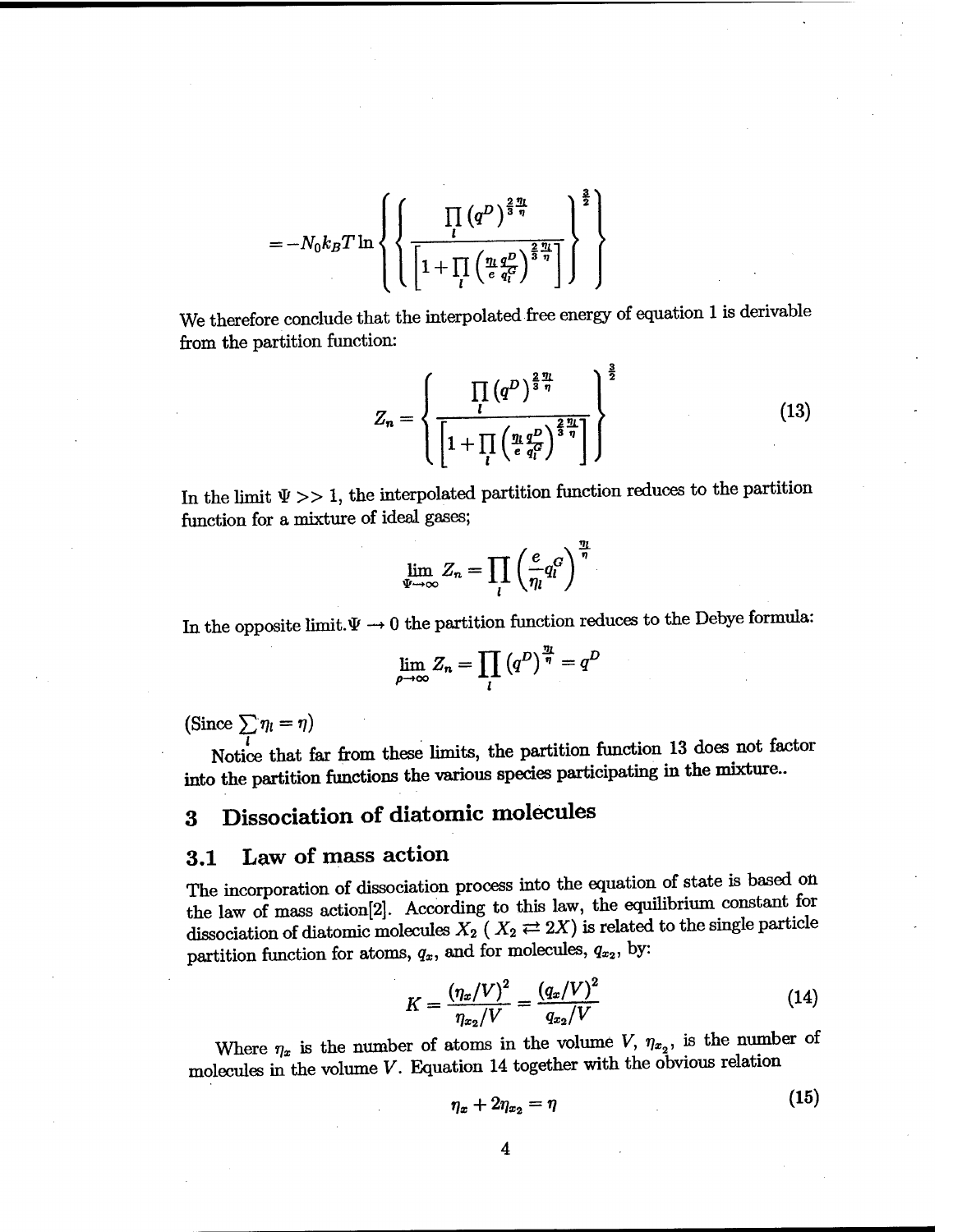(which states that the total number of atoms in the system is constant) allows us to solve for the densities of the atoms and the molecules  $n_x = \eta_x/V$  and  $n_{x_2} =$  $\eta_{x_2}/V$ , in terms of the partition functions,  $q_x/V$  and  $q_{x_2}/V$ . Strictly speaking, the law of mass action is applicable only to mixtures of reacting *ideal gases,* in the present work We will ignore this restriction (without any justification) and use equation 14 together with the interpolated partition function.

## **3.2 Single particle interpolated partition function for atoms and molecules**

By equation 13,the single particle partition function is:

$$
q_n = \eta Z_n / e = \frac{\eta}{e} \left\{ \frac{\prod\limits_l (q^D)^{\frac{2}{3} \frac{\eta_l}{\eta}}}{\left[1 + \prod\limits_l \left(\frac{\eta_l q^D}{e} \frac{q^D}{q^C_l}\right)^{\frac{2}{3} \frac{\eta_l}{\eta}}\right]}\right\}^{\frac{3}{2}}
$$
(16)

This partition function takes into account only translation of atoms and molecules. For molecules, rotation, vibration and bonding energy of the molecule also contribute. In the next section We shall use  $q_n$  as the single particle partition function for atoms, for molecules We shall multiply by the partition functions for vibration and rotation and dissociation,  $q^V$ ,  $q^R$ ,  $q_{diss}$  i.e., in equation 14 We shall use:

$$
q_x = q_n(m) = \frac{\eta \left(\frac{T}{\theta}\right)^3}{\left[1 + \left(\frac{\eta_x \left(\frac{T}{\theta}\right)^3}{\nu \left(\frac{2\pi m k_B T}{h^2}\right)^{\frac{3}{2}}}\right)^{\frac{2}{3}}\right]}
$$
(17)

and;

$$
q_{x_2} = q_n(2m)q^V q^R q_{diss} = \frac{\eta \left(\frac{T}{\theta}\right)^3}{\left[1 + \left(\frac{\eta_{x_2}\left(\frac{T}{\theta}\right)^3}{V\left(\frac{4\pi mk_BT}{h^2}\right)^{\frac{3}{2}}}\right)^{\frac{2}{3}}\right]^{\frac{3}{2}}q^V q^R q_{diss}
$$
(18)

Strictly speaking, the right hand side of equation 17 should be multiplied by the partition function for electrons in an atom and the right hand side of equation 18 by the partition function of electrons in a molecule. In the present work a less rigorous approach is used, the effect of electrons is accounted for only trough the dissociation partition function;

$$
q_{\text{diss}} = e^{\frac{E_{\text{diss}}(V)}{k_B T}} \tag{19}
$$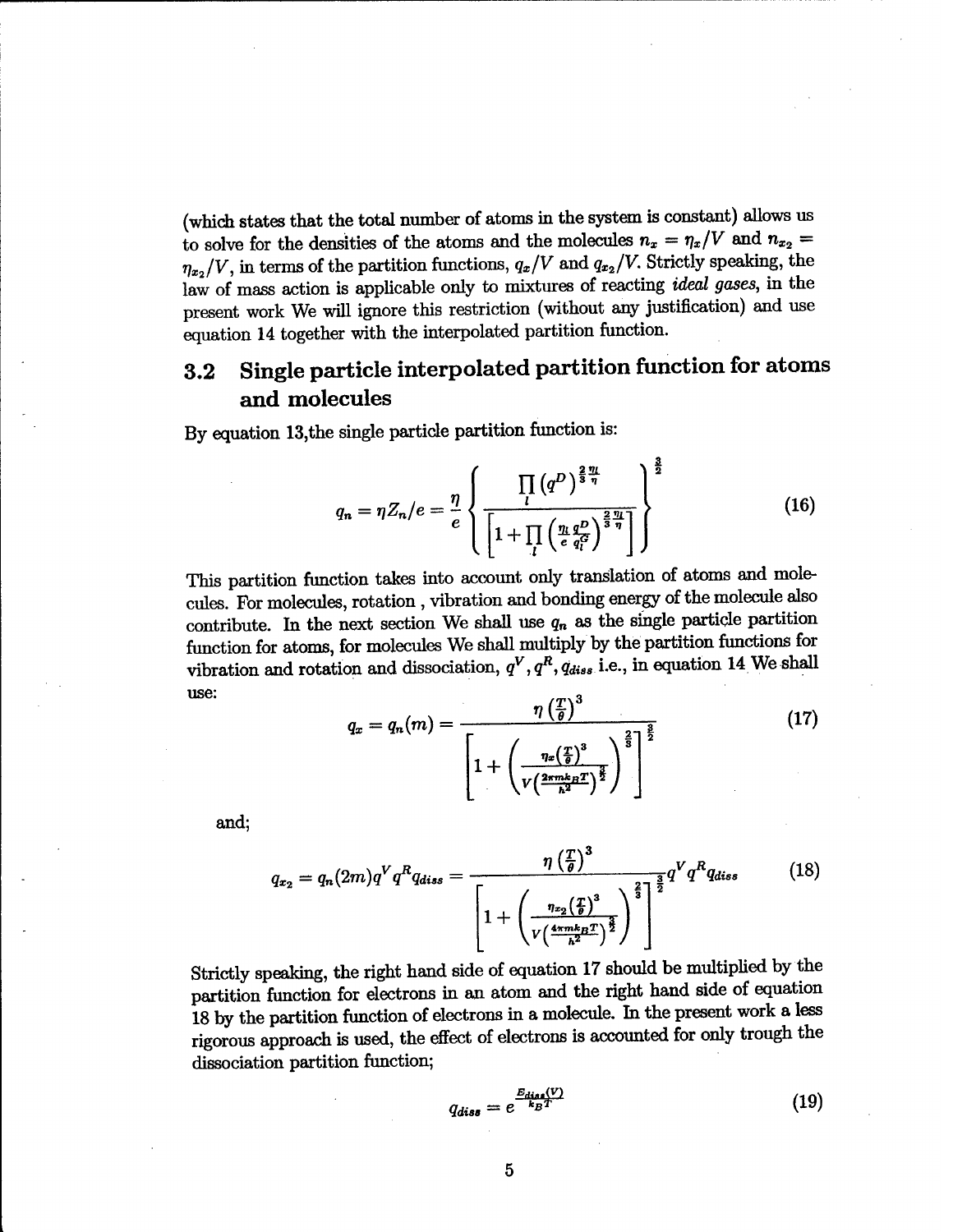which represent the ratio between the partition function of two dissociated atoms and that of a molecule in a phenomenological way with a density dependent dissociation energy. We use the function [3]:

$$
E_{diss} = E_{diss0} * \left\{ \frac{1}{(2-\frac{V}{V_d})^n} - \frac{n}{(2-\frac{V}{V_d})^{n+1}} V < V_d \right\}
$$

For  $q^V$  We shall take the partition function of harmonic oscillator in the limit where the temperature is higher than the vibrational temperature  $\theta_V = \frac{h\nu_V}{k_B}$  << *T;*

$$
q^{V} = \sum_{n=0}^{\infty} e^{-\epsilon_n/k_B T} = \sum_{n=0}^{\infty} e^{-\frac{1}{2k_B T} h\nu_V(2n+1)}
$$
(20)  
=  $e^{-\frac{\theta_V}{2T}} \sum_{n=0}^{\infty} e^{-n\frac{\theta_V}{T}} = e^{-\frac{\theta_V}{2T}} \left[ \frac{1}{1 - e^{-\frac{\theta_V}{T}}} \right]$   
=  $\frac{1}{2 \sinh(\frac{\theta_V}{2T})}$ 

For  $q^R$  we shall take the partition function for rotator with moment of inertia **A:**

$$
q^{R} = \sum_{l=0}^{\infty} g_{l} e^{-\epsilon_{l}/k_{B}T} = \sum_{l=0}^{\infty} (2l+1) e^{-\frac{l(l+1)h^{2}}{8\pi^{2}l kT}} \simeq \int_{0}^{\infty} e^{-x \frac{h^{2}}{8\pi^{2}l k_{B}T}} dx = \frac{8\pi^{2}l k_{B}T}{h^{2}} = \frac{T}{\theta_{R}}
$$
\n(21)

where:

$$
\theta_R = \frac{\hbar^2}{2Ik_B} \tag{22}
$$

(For hydrogen molecules the vibrational temperature is  $\theta_V = 6320 K$ , the rotational temperature is  $\theta_R = 87.5 K$ , and dissociation energy is  $E_{diss} = 4.48 eV$ .)

# 3.3 An equation for the densities of molecules and atoms

Consider a mixture of  $\eta_x$  atoms of mass  $m$ ,  $\eta_{x_2}$  diatomic molecules of mass  $2m$ and  $\eta_i$  inert atoms of mass  $m_i$  in a volume *V*. At every given temperature *T* and mass density  $\rho$ , assuming that the dissociation reaction has arrived a steady state, the number of atoms and molecules in every volume element is determined by the law of mass action 14. In the present section We shall use the law of mass action 14 and the interpolated partition functions derived in section 3.2 and derive an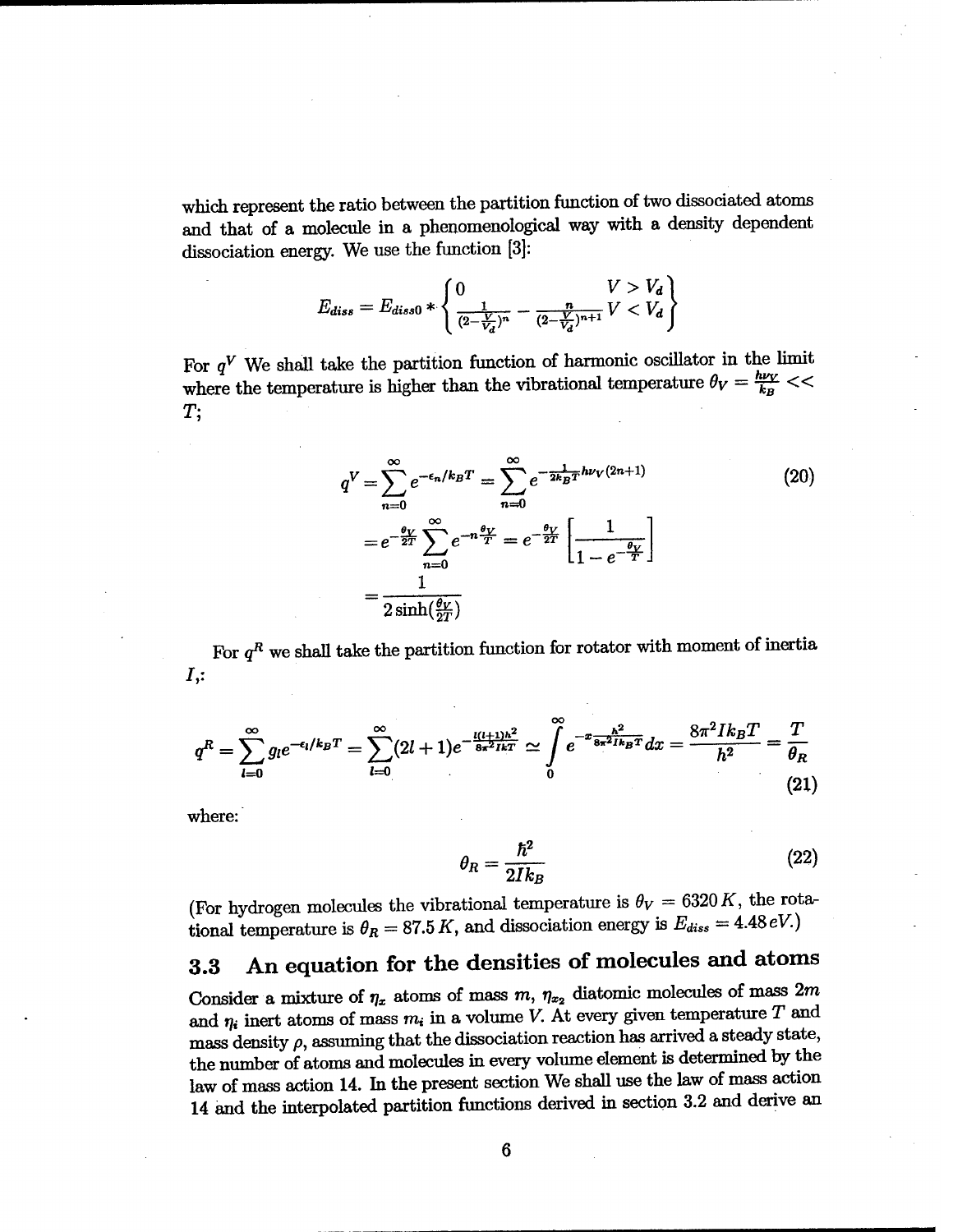equation for the densities of atoms and molecules,  $n_x \equiv \frac{\eta_x}{V}$ ,  $n_{x_2} \equiv \frac{\eta_{x_2}}{V}$ ; In terms of the total mass density;

$$
\rho = \frac{\eta_x m + 2\eta_{x_2} m + \eta_i m_i}{V} \tag{23}
$$

and the temperature *T.*

Clearly, the ratio between the number of inert atoms and number of reacting atoms;

$$
a = \frac{\eta_i}{\eta_x + 2\eta_{x_2}}\tag{24}
$$

and the total number of reacting atoms

$$
\eta = \eta_x + 2\eta_{x_2} \tag{25}
$$

are fixed. The mass density  $\rho$  in terms of these parameters reads:

$$
\rho = \frac{\eta_x m + 2\eta_{x_2} m + \eta_i m_i}{V}
$$
  
=  $\frac{(\eta_x + 2\eta_{x_2}) (m + a * m_i)}{V}$   
=  $\frac{\eta(m + a * m_i)}{V}$  =  $\lambda(m + a * m_i)$  (26)

Where We have defined an effective density

$$
\lambda = \frac{\eta}{V}
$$

By equation 25:

$$
\lambda = n_x + 2n_{x_2}
$$

 $(27)$ 

Using equations 16,17,18,21,20,19 in the law of mass action 14,leads to:

$$
K = \frac{(\eta_x/V)^2}{\eta_{x_2}/V} = \frac{(q_x/V)^2}{q_{x_2}/V}
$$
\n
$$
= \left\{\frac{1}{V}\frac{\eta\left(\frac{T}{\theta}\right)^3}{\left[1 + \left(\frac{\eta_x\left(\frac{T}{\theta}\right)^3}{V\left(\frac{2\pi mk_BT}{h^2}\right)^{\frac{3}{2}}}\right)^{\frac{2}{3}}\right\}^{\frac{3}{2}}\right\} \left\{\frac{V\left[1 + \left(\frac{\eta_{x_2}\left(\frac{T}{\theta}\right)^3}{V\left(\frac{4\pi mk_BT}{h^2}\right)^{\frac{3}{2}}}\right)^{\frac{2}{3}}\right]^{\frac{3}{2}}}{\eta\left(\frac{T}{\theta}\right)^3}\right\}^{\frac{2}{3}} \frac{1}{q^V} \frac{1}{q^R} e^{-\frac{E_{diag}}{k_BT}}
$$
\n(28)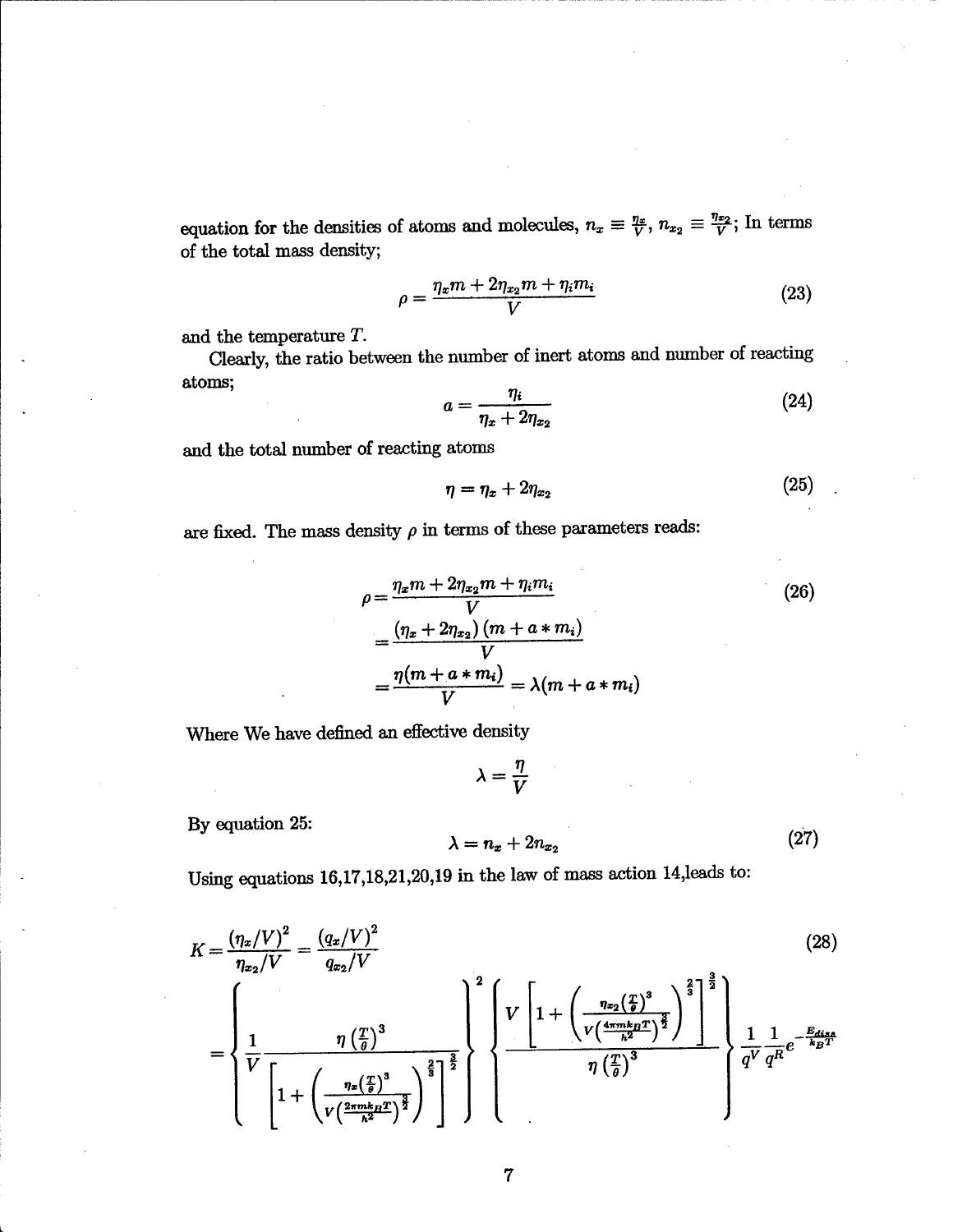or:

$$
\frac{1 + \left(\frac{\eta_{x_2}(\frac{T}{\theta})^3}{V\left(\frac{4\pi mk_BT}{h^2}\right)^{\frac{3}{2}}}\right)^{\frac{2}{3}}}{1 + \left(\frac{\eta_x(\frac{T}{\theta})^3}{V\left(\frac{2\pi mk_BT}{h^2}\right)^{\frac{3}{2}}}\right)^{\frac{2}{3}} = \frac{V}{\eta} \frac{(\eta_x/V)^2}{\eta_{x_2}/V} \left(\frac{\theta}{T}\right)^3 q^V q^R e^{\frac{E_{dis}}{k_B T}} \tag{29}
$$

$$
\cdot \text{for }
$$

$$
\frac{\left[2+\left(n_{x_2}\frac{\left(\frac{T}{\theta}\right)^3}{\left(\frac{2\pi mk_BT}{k^2}\right)^{\frac{3}{2}}}\right)^{\frac{2}{3}}\right]}{\left[1+\left(n_x\frac{\left(\frac{T}{\theta}\right)^3}{\left(\frac{2\pi mk_BT}{k^2}\right)^{\frac{3}{2}}}\right)^{\frac{2}{3}}\right]^2} = \left(\frac{1}{\lambda}\frac{\left(n_x\right)^2}{n_{x_2}}\right)^{\frac{2}{3}} 2\left(\frac{\theta}{T}\right)^2 \left(q^Vq^R\right)^{\frac{2}{3}} e^{\frac{2}{3}\frac{E_{disc}}{k_BT}} \tag{30}
$$

$$
\left(\frac{n_{x_2}/\lambda}{\left(n_x/\lambda\right)^2}\right)^{\frac{2}{3}}\frac{\left[2+\left(\frac{n_{x_2}}{\lambda}\frac{\left(\frac{T}{\theta}\right)^3}{\frac{1}{\lambda}\left(\frac{2\pi mk_BT}{h^2}\right)^{\frac{2}{3}}}\right)^{\frac{2}{3}}\right]}{\left[1+\left(\frac{n_x}{\lambda}\frac{\left(\frac{T}{\theta}\right)^3}{\frac{1}{\lambda}\left(\frac{2\pi mk_BT}{h^2}\right)^{\frac{2}{3}}}\right)^{\frac{2}{3}}\right]^2}=2\left(\frac{\theta}{T}\right)^2\left(q^Vq^R\right)^{\frac{2}{3}}e^{\frac{2}{3}\frac{E_{disc}}{k_BT}}
$$

Equations 30 and 27 are two equations for the atomic density  $n_x$  and the molecular density  $n_{x_2}$  for given values of mass density  $\rho$  and temperature  $T$ .

In the rest of the section We shall simplify the notation of these equations. Define the quantities;

$$
\beta(\rho, T) \equiv 2 \left( \frac{q^V(T)q^R(T)}{\frac{1}{\lambda} \left( \frac{2\pi mk_B T}{h^2} \right)^{\frac{3}{2}}} e^{\frac{2}{3} \frac{E_{diss}}{k_B T}}, \tag{31}
$$

$$
R \equiv \frac{n_x}{2n_{x_2} + n_x} = \frac{n_x}{\lambda},\tag{32}
$$

and

$$
\xi = \frac{\left(\frac{2\pi mk_BT}{h^2}\right)}{\lambda^{\frac{2}{3}}\left(\frac{T}{\theta(\rho)}\right)^2}
$$
\n(33)

In terms of these quantities, equation 30 takes the form: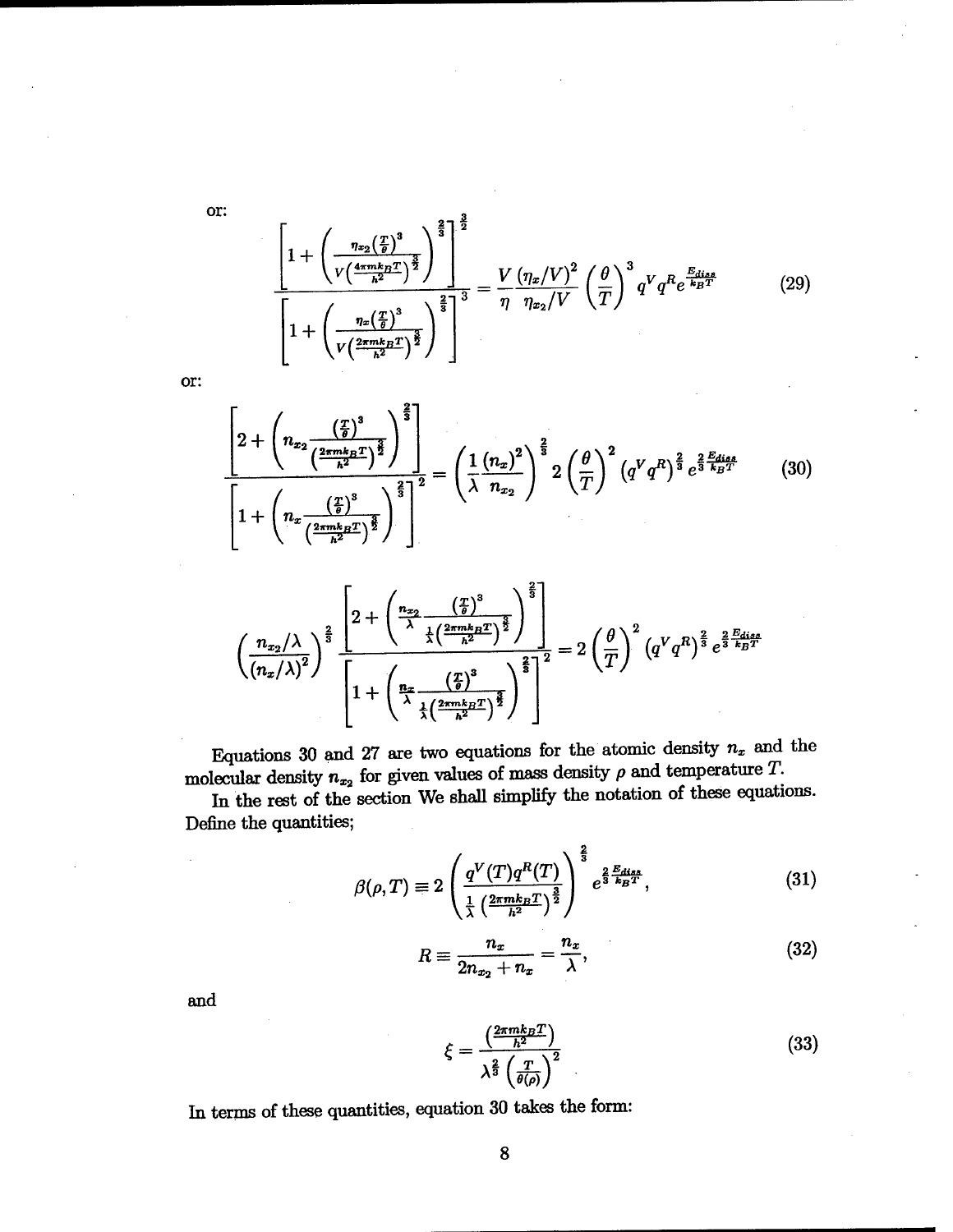$$
\frac{\left(1-R\right)^{\frac{2}{3}}\left[2\xi + \left(\frac{1-R}{2}\right)^{\frac{2}{3}}\right]}{R^{\frac{4}{3}}\left[\xi + R^{\frac{2}{3}}\right]^{2}} = \beta
$$
\n(34)

# 3.4 The procedure for obtaining the atomic and molecular densities for a given state with known total mass density  $\rho$  and temperature *T*.

For given temperature *T* and mass density  $\rho$ , the functions  $\theta(\rho)$ ,  $\lambda(\rho)$ ,  $\xi(\rho, T)$ ,  $\beta(\rho, \xi)$ may be evaluated explicitly by using formulas 3,26 33, 31. Thus, the only unknown in equation 34 is *R*. Solving equation 34, one gets  $R(\rho, T)$ , the atomic and molecular densities  $n_x$  and  $n_{x_2}$  are obtained by:

$$
n_x = R\lambda \tag{35}
$$

$$
n_{x_2} = \frac{(1-R)}{2}\lambda \tag{36}
$$

In section 4 We will describe a numerical analysis of the equations and an example where the above procedure is applied to the case where  $\xi \ll 1$ . In this case the equations may be solved analytically. In section 5 a Fortran routine for applying the procedure and solving for the atomic and molecular densities in the general case is presented.

#### 4 Numerical Examples

### **4.0.1 constants and functions definition**

 $h = 10^{-27}$  erg-sec  $k_B = 1.38 * 10^{-16}$  erg/kelvin for Deuterium  $m=2*1.67*10^{-24}, m=3.\,34\times 10^{-24}$  $\theta_R = 87.5 \text{ k}$  $\theta_V = 6320 \text{ k}$  $E_{diss} = 4.48 \text{ eV} = 4.48 * 1.6022 * 10^{-12}$  : erg i.e.  $E_{diss} = 7.1779 \times 10^{-12}$  erg take:  $\Gamma_0 = g_0 = 1.8$  $\theta_0 = 240$  Kelvin  $\rho_0 = 0.3017 \text{ g/cc}$  $m_i = 16 * 1.67 * 10^{-24}$  $m_i = 2.672 \times 10^{-23}$  $a=0.$  $a = 0.$ <br>  $\theta(\rho) = \theta_0 \left(\frac{\rho_0}{\rho}\right)^{-\frac{3}{2}} e^{g_0 \left(1 - \frac{\rho_0}{\rho}\right) - \frac{3}{4}\left(3 - 4\left(\frac{\rho_0}{\rho}\right) + \left(\frac{\rho_0}{\rho}\right)^2\right)}$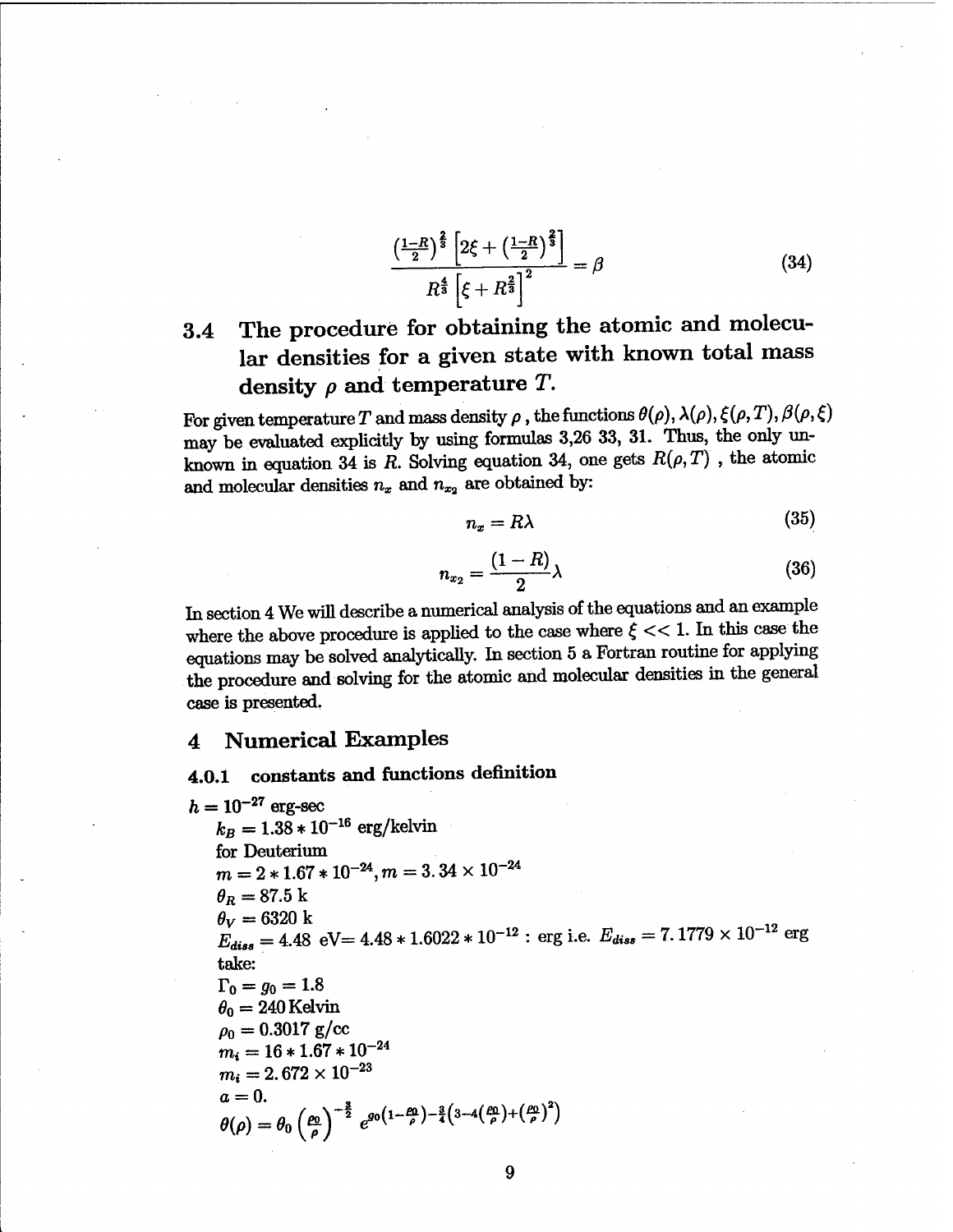

#### **4.0.2 Debye temperature**

Let us start by plotting the formula for Debye temperature used in reference [1] :



Debye temperature (Kelvin) as a function of the mass density  $\rho$  (g/cc)

### **4.0.3 The interpolation factor,** f

Notice that at low densities,  $\theta$  becomes very low, of the order of few degrees. This in turns means that  $\xi$  becomes very small. For a single type of atoms,  $\xi = \left(\frac{q_G}{q_D}\right)^{\frac{4}{3}}$ , when this ratio becomes much smaller than 1, as can be seen immediately from equation 13, the partition function and consequently all the other thermodynamics quantities, reach the limit of ideal gas. The surface  $\xi(\rho,T)$ is shown in the figure below. The line, in the  $\rho$ ,  $T$  plane, formed by the intersection between the  $\xi$  surface and the bottom of the box ( $\xi = 0.2$ ) determines the region for which  $\xi << 1$  and the ideal gas behavior prevails. Similarly ,

The line formed by the intersection between the  $\xi$  surface and the top of the box  $(\xi = 5)$  determines the region for which  $\xi >> 1$  and solid state behavior prevails. In the region between these lines the full interpolation formulas 1,4 and 5 should be used.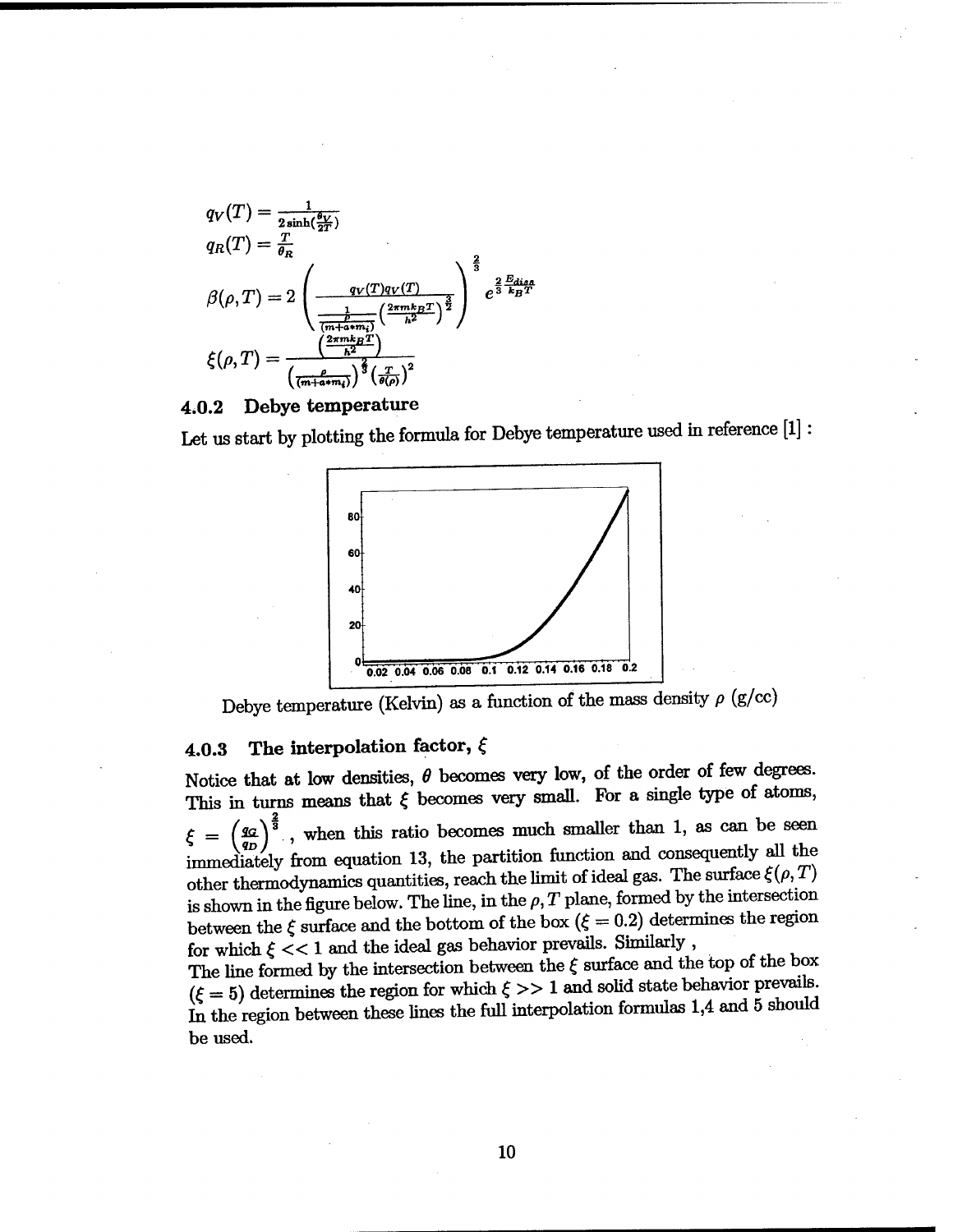

The interpulation factor  $\xi$  as a function of  $\rho(g/cc)$ ,  $T(Kelvin)$ 

#### **4.0.4 Ideal** gas case

In the following We shall consider the case  $\xi \ll 1$ . This simple analytically solvable case will serve as a test case when solving numerically for the general case. When  $\xi \ll 1$ , equation 34 takes the form:

$$
\frac{\left(\frac{1-R}{2}\right)^{\frac{2}{3}}\left[\left(\frac{1-R}{2}\right)^{\frac{2}{3}}\right]}{R^{\frac{4}{3}}\left[R^{\frac{2}{3}}\right]^{2}} = \beta
$$
\n(37)

or,

$$
R^2 + \frac{1}{2\beta^{\frac{3}{4}}}R - \frac{1}{2\beta^{\frac{3}{4}}} = 0
$$
 (38)

The solutions for this equation is:

$$
R(\rho, T) = -\frac{1}{4} \left( \frac{1}{\beta(\rho, T)} \right)^{\frac{3}{4}} + \frac{1}{4} \sqrt{\left( \frac{1}{\beta(\rho, T)} \right)^{\frac{3}{2}}} + 8 \left( \frac{1}{\beta(\rho, T)} \right)^{\frac{3}{4}} \tag{39}
$$

Only the upper sign solution is physical since this is the only solution which leads to values in the correct range,  $0 < R < 1$ . The figure below shows the dissociation ratio as a function of  $\rho$  and *T*.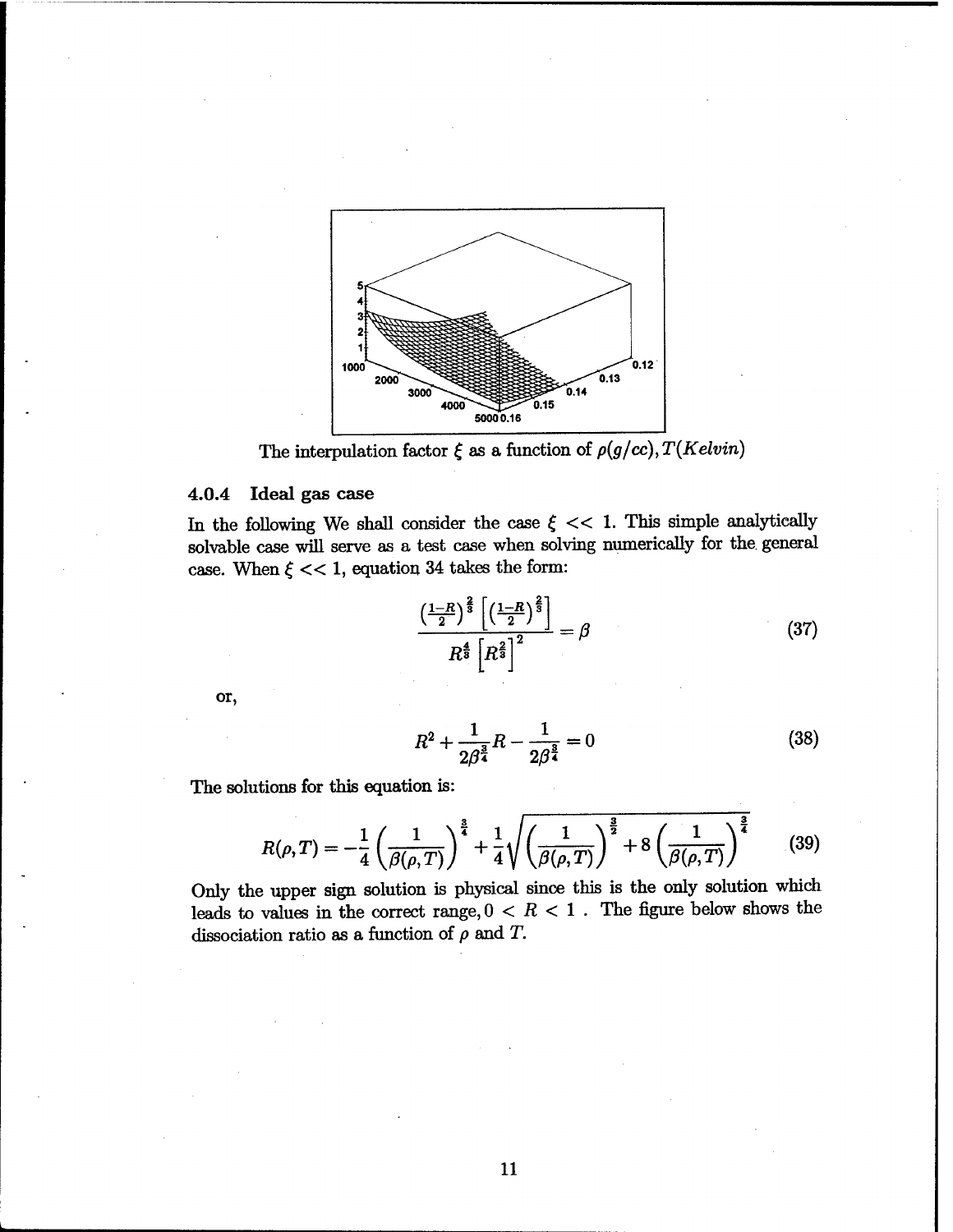

and at higher temperatures:



The<br>dissociation ratio  $R(\rho, T) = \frac{\eta_x}{2\eta_{x_2} + \eta_x}$  as a function of  $\rho(g/cc)$  and  $T(Kelvin)$ 

At the high density corner of the box  $\xi(0.13,3000) = .26644$  so beyond this density the ideal gas approximation is not valid anymore and we have to solve the more general equation 34

# 5 The general case: A routine for solving for atomic and molecular densities

#### 5.1 The program

The program for solving the equation for the molecular density  $n_{x_2}$  and the atomic density  $n_{x_2}$  for the general case, (equation 34) is presented in the Appendix. For given values of  $a$ ,  $\rho$  and  $T$  (a,rho and  $t$  in the program), the program evaluates the effective density of hydrogen atoms  $\lambda(\rho)$  and the coefficients  $\xi(\rho,T)$  and  $\beta(\rho, T)$  (csi and beta in the program) of equation 34. Having these coefficients the program calls the routine *rtsafe* which solves equation 34 for *R.* (The routine *rtsafe* is based on the Newton-Raphson method for finding zeros of functions).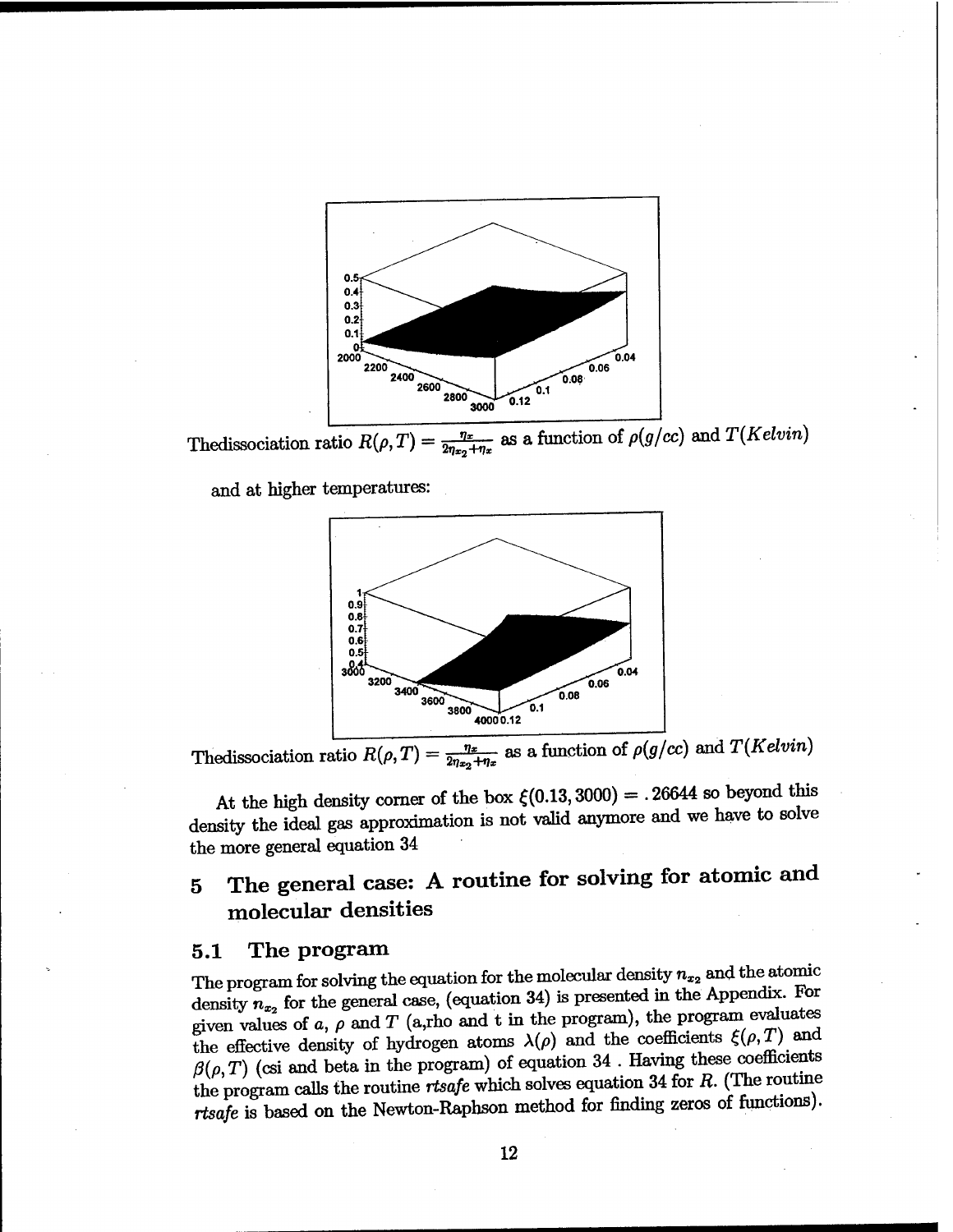the molecular density  $n_{x_2}$  and the atomic density  $n_{x_2}$  are evaluated by using equations 35 and 36.

#### 5.2 An example

The routine described above was incorporated into the EOS. Figure (5) describes the results of the application of the improved EOS to measurements described in reference [4] . The squares describe the experimental Hugoniot.The left line ("ion") describes the Hugoniot curve with the EOS without dissociation. The next Hugoniot ("sim") was obtained by using EOS with the assumption that dissociation fraction is just  $\exp(-E_{diss}/k_BT)$  . The curve "mol" was obtained by using EOS with the model described above but with a constant dissociation energy. The "new model" result was obtained by using the EOS with the complete model. The line "ref 11" corresponds to the model of reference (11) in [4].